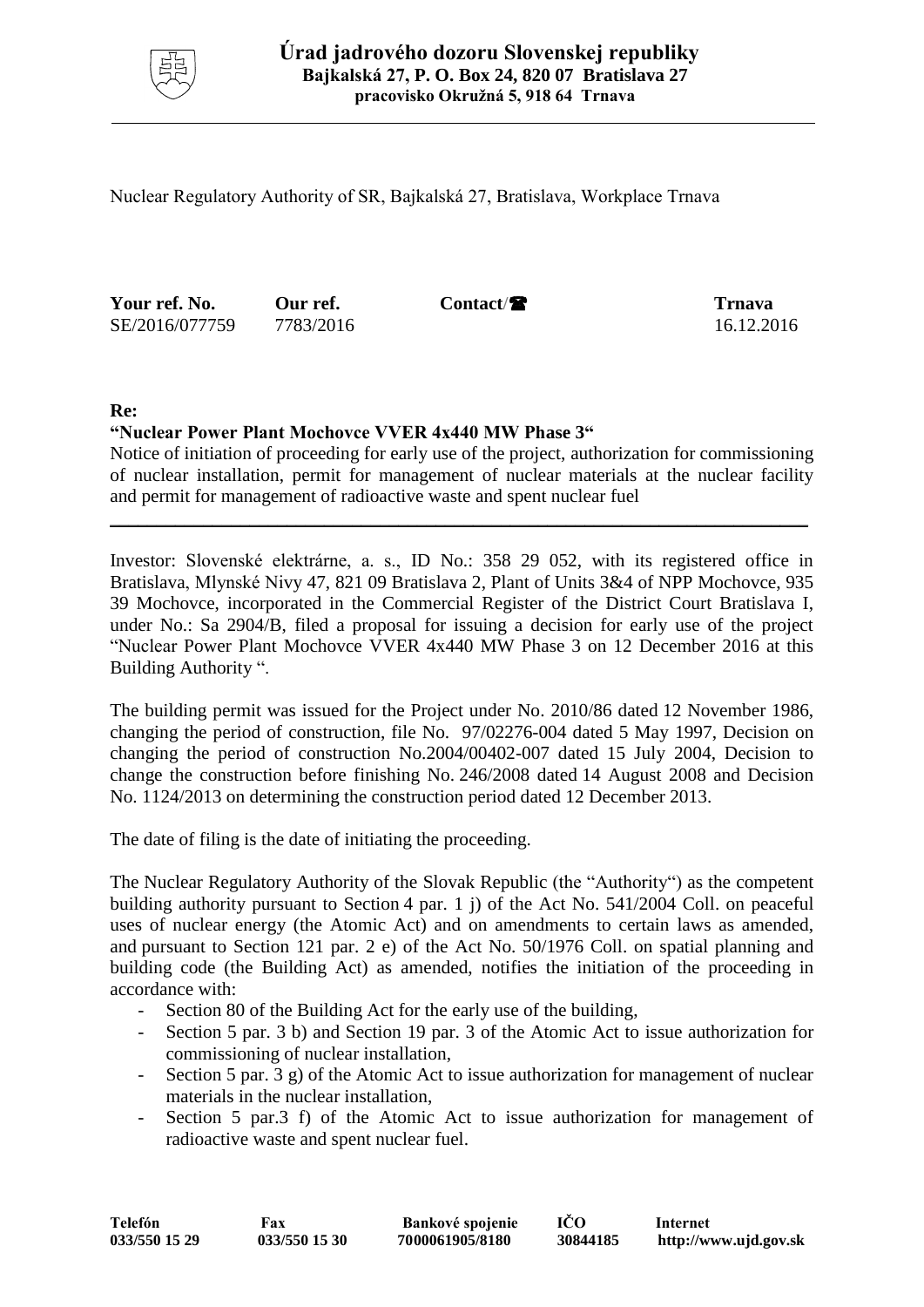Building objects of the project "Nuclear Power Plant Mochovce VVER 4x440 MW Phase 3 of the Project" that are subject of this proceeding are listed in Annex 1.

The dates of oral hearings linked with local inquiry on individual building objects will be announced by the Authority in accordance with Section 80 par. 1 of the Building Act, i.e. not less than 10 days before the oral hearing linked with local inquiry.

The ÚJD SR also points out that the documentation used for the licensing procedure contains also sensitive information pursuant to Section 3 par. 14 of the Act No. 541/2004 Coll. as amended. Their disclosure would be a violation of the Atomic Act. Sensitive information contained in the presented documentation could be misused to plan and perform activities aimed at causing disruption or destruction of a nuclear facility and thereby adversely affect public safety and cause ecological or economic damage.

The authorities concerned shall submit their opinions at the oral hearings linked with local inquiry on individual building objects, but not later than 30 days after these are held, otherwise any opinions applied later will be disregarded. Opinions on the findings during oral hearings linked with local inquiry on individual building objects can be applied in the Minutes from the local inquiry or sent in writing to the Authority, Bajkalská 27, P. O. Box 24, 820 07 Bratislava 27, but no later than 30 days after these are held, otherwise any opinions applied later will be disregarded.

The documentation, where any sensitive information will be excluded, shall be made available to the public from 14 February 2017 until 15 May 2017 at the Information Centre of NPP Mochovce every Tuesday from 09:00 hours until 15:30 h. and on Thursdays from 14:00 h. until 18:00 h. Any opinions or comments on the documentation can be sent in writing to the Authority, Bajkalská 27, P. O. Box 24, 820 07 Bratislava 27 or made into the Minutes from consulting the file not later than by 31 May 2017.

> Ing. Imrich Smrtník Director, Nuclear Safety Department

Encl:

1. List of building objects